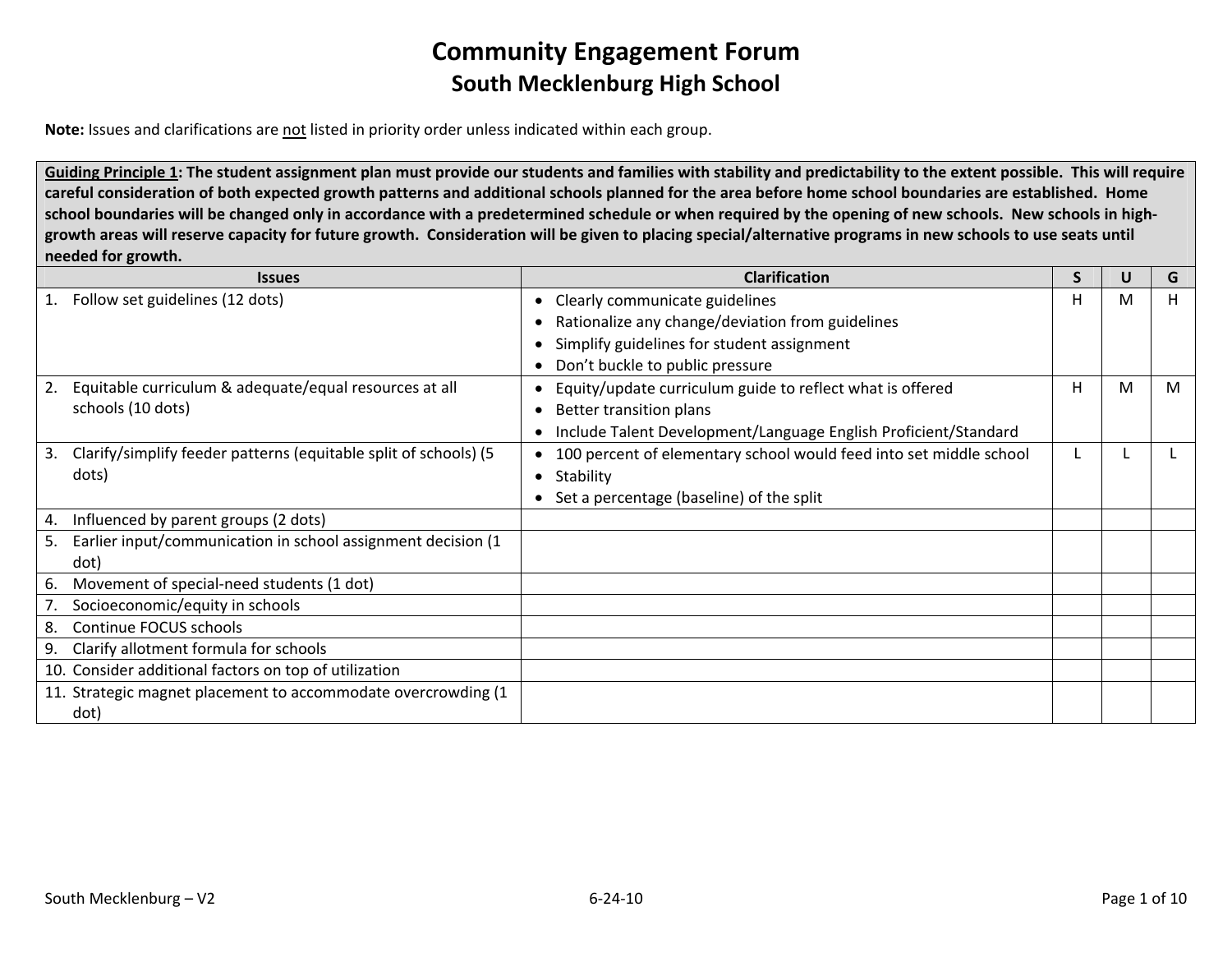Guiding Principle 2: Every student will be guaranteed a seat in a school close to home. There will be no capping of schools for students within the home-school area. Home-school zones will be logically drawn, compact and contiguous. To the extent possible, the boundary lines for such home-school zones will **incorporate whole neighborhoods, anticipate growth and make efficient use of facilities.**

|    | <b>Issues</b>                                                   | <b>Clarification</b>                                                  | <b>Dots</b>    | U | G |
|----|-----------------------------------------------------------------|-----------------------------------------------------------------------|----------------|---|---|
|    | 1. Transportation costs everyone - both families and CMS        | • Do we put money into busing or into schools/classrooms/teachers?    | 4              |   |   |
| 2. | Do not split neighborhoods.                                     |                                                                       | 4              |   |   |
| 3. | What happens when a neighborhood school is overcrowded?         | • Are mobiles brought in? Do boundaries have to be redrawn? How is it | 3              |   |   |
|    |                                                                 | decided?                                                              |                |   |   |
|    |                                                                 | • Fear is created when a school is overcrowded.                       |                |   |   |
| 4. | Need definition of home school boundaries in layman's terms.    | • Need stability.                                                     | 3              |   |   |
|    | There is too much shuffling of kids.                            | • Need transparency.                                                  |                |   |   |
| 5. | What happens when a family doesn't want to attend the home      | • Need more choices for neighborhood school seats.                    | $\overline{2}$ |   |   |
|    | school? Need choice.                                            |                                                                       |                |   |   |
| 6. | Neighborhood schools strengthen the neighborhood AND            | • Like community connections                                          | $\mathbf{1}$   |   |   |
|    | neighborhoods strengthen neighborhood schools.                  | • Student achievement is most important. Not everyone has that.       |                |   |   |
| 7. | Need communication to families when boundary changes are        | • Need transparency                                                   | $\mathbf{1}$   |   |   |
|    | being considered (transparency).                                | • Need stability                                                      |                |   |   |
| 8. | How does CMS verify residency?                                  | • Plenty of families go around the rules                              | 1              |   |   |
|    |                                                                 | • There has been recent improvement since stiff penalties have been   |                |   |   |
|    |                                                                 | enforced.                                                             |                |   |   |
| 9. | Boundary lines should be drawn to current neighborhood          | • Draw lines so school can't become over capacity.                    |                |   |   |
|    | capacity. Students in suburban growth areas can attend the      | • New schools are at or over capacity when they open.                 |                |   |   |
|    | existing neighborhood school until a new school is built.       | • What is the plan for high growth areas?                             |                |   |   |
|    |                                                                 | • Why don't developers have to provide land/funding for new schools?  |                |   |   |
|    |                                                                 | • Why isn't zoning board and school board working more closely?       |                |   |   |
|    |                                                                 | • Boundary lines should be drawn with diversity in mind.              |                |   |   |
|    | 10. Need clear formula for how capacity is determined           | • Need transparency.                                                  |                |   |   |
|    |                                                                 | • There is potential for every school by assuring adequate resources. |                |   |   |
|    | 11. Need standard for assigning students when the neighborhood  | • Need definition                                                     |                |   |   |
|    | school is overcrowded (if there is a cap).                      | • Need transparency                                                   |                |   |   |
|    | 12. Should there be consistency regarding overall school size & |                                                                       |                |   |   |
|    | diversity? (for similar experience from one school to the next) |                                                                       |                |   |   |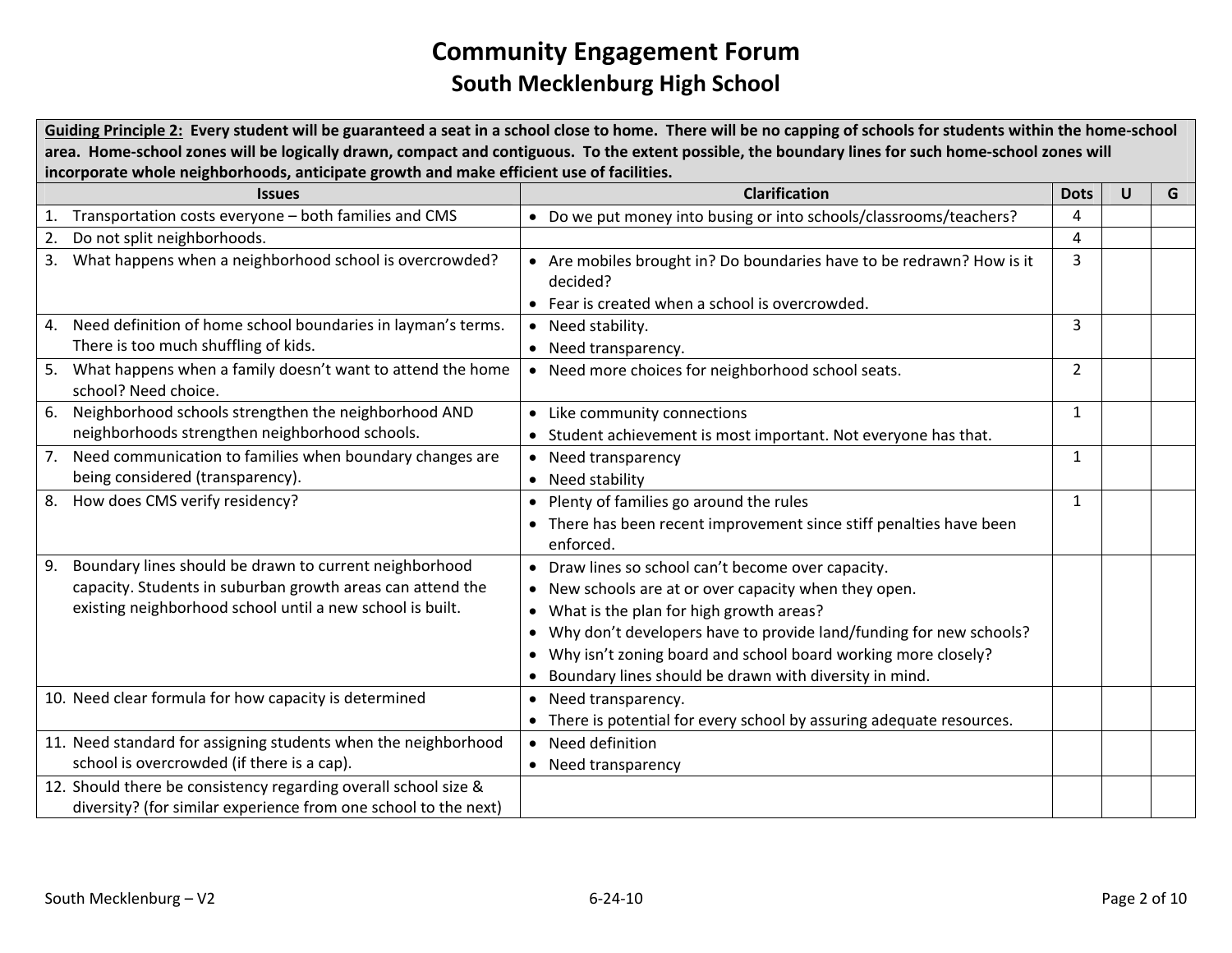Guiding Principle 3: We will make effective use of all of our school buildings. Determination of capacity must consider the need for room for differentiated staffing and special-needs programs. We will consider smaller schools within schools, innovative scheduling and different grade configurations as methods to **use schools efficiently. We will develop <sup>a</sup> school overcrowding policy.**

| <b>Issues</b>                                                                                                  | <b>Clarification</b>                                                                                                                                                                                                  | <b>Dots</b>    | U | G |
|----------------------------------------------------------------------------------------------------------------|-----------------------------------------------------------------------------------------------------------------------------------------------------------------------------------------------------------------------|----------------|---|---|
| Need an overcrowding policy<br>1.                                                                              | Communication, also credibility because it's been 5 years since Board<br>$\bullet$<br>has reviewed.<br>Compliance – who is 'overcrowd police'?<br>Give administrators tool kit/resources and autonomy to implement.   | 11             |   |   |
| Better criteria established for closing schools. Need to<br>2.<br>communicate, make more transparent.          | • Student achievement factor or business factors; use student<br>achievement to be a deciding factor.<br>Use grants for additional funds to supplement facilities.<br>Don't close anything new or recently renovated. | 7              |   |   |
| How to determine resources to go in the building, especially if<br>3.<br>it's an aging facility.               | • What are the specific factors?                                                                                                                                                                                      | $\overline{2}$ |   |   |
| Desire more schools within schools, value small schools and<br>4.<br>the success they foster                   | More support for looking at other schools that may provide more<br>options.                                                                                                                                           | 2              |   |   |
| Lack of tie to student achievement in principle a concern.<br>5.                                               | Not enough space for kids and equipment (cafeteria, auditorium,<br>media center)                                                                                                                                      | 1              |   |   |
| Need to deal with most critical conditions now<br>6.                                                           | Put in parking lot<br>$\bullet$                                                                                                                                                                                       |                |   |   |
| Move magnets to underutilized schools (the program is more<br>7.<br>important than then building or location). | • Related to $#1$ .                                                                                                                                                                                                   |                |   |   |
| For outdated schools, prioritize based on curriculum needs<br>8.                                               | Don't lock up mobiles (based on teacher allocation. Base on<br>$\bullet$<br>renovations on labs, special classrooms.                                                                                                  |                |   |   |
| Desire for a formal underutilization plan<br>9.                                                                | More flexibility with boundaries - move boundaries when there is<br>overcrowding.                                                                                                                                     |                |   |   |
| 10. Consider outsourcing of administrative buildings, non<br>educational functions                             |                                                                                                                                                                                                                       |                |   |   |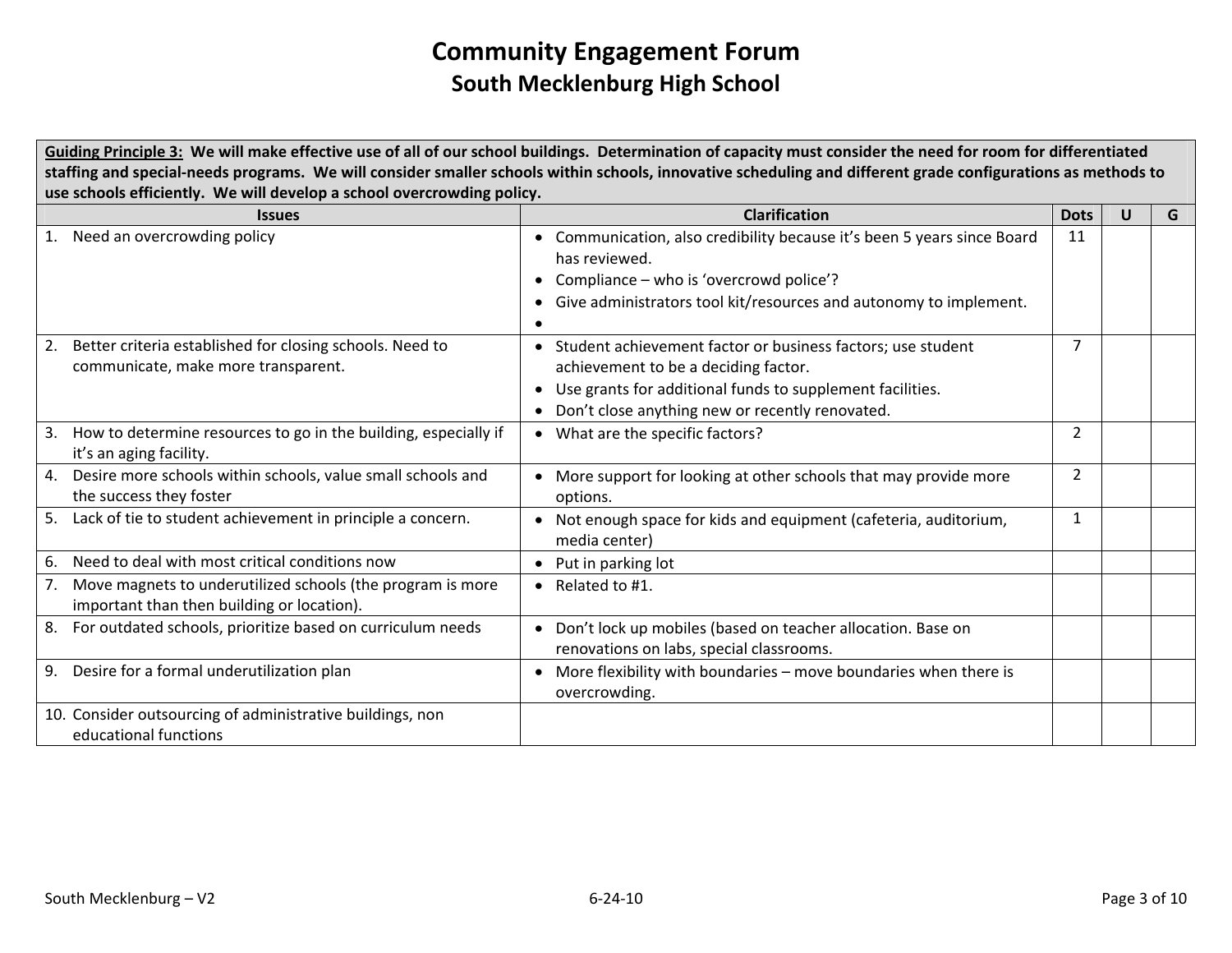Guiding Principle 4: We believe that a diverse educational environment enhances learning. Therefore, diversity should be fostered, although it should not be **forced. We will focus on strengthening schools in naturally diverse areas.**

|    | <b>Issues</b>                                                    |           | <b>Clarification</b>                                                    | <b>Dots</b>  | $\mathbf U$ | G |
|----|------------------------------------------------------------------|-----------|-------------------------------------------------------------------------|--------------|-------------|---|
|    | 1. There can be a tension between desire for a neighborhood      |           | • Some think neighborhood schools are the first value. They choose      | 8            |             |   |
|    | school and desire for diversity and desire for school with high  |           | neighborhoods based on the schools and then the boundaries change.      |              |             |   |
|    | academic achievement.                                            |           | Others think neighborhood schools are unfair to parents where the       |              |             |   |
|    |                                                                  |           | neighborhood school will result in high concentrations of poverty. This |              |             |   |
|    |                                                                  |           | creates separate and not equal resource allocation.                     |              |             |   |
| 2. | Our students enter school with vastly different levels of        |           | • Bright Beginnings can help, but what about es, ms, hs? What are we    | 6            |             |   |
|    | readiness to learn? How much are we willing to invest to         |           | prepared to do to help these children learn?                            |              |             |   |
|    | ensure that all students learn?                                  |           |                                                                         |              |             |   |
| 3. | What is the relationship of diversity to academic performance?   | $\bullet$ | Does diversity help? Hurt? For Whom? Is there no relation?              | 5            |             |   |
|    |                                                                  |           | • Should diversity trump academic achievement?                          |              |             |   |
| 4. | Does diversity in terms of educational readiness make it         |           |                                                                         | $\mathbf{1}$ |             |   |
|    | difficult for schools/teachers to instruct (i.e., from a         |           |                                                                         |              |             |   |
|    | pedagogical viewpoint, is it better to have students with        |           |                                                                         |              |             |   |
|    | similar educational needs grouped together so that the           |           |                                                                         |              |             |   |
|    | school's teacher or school does not have to divide its focus?).  |           |                                                                         |              |             |   |
|    | When the guiding principle says "We believe" what is this        |           |                                                                         | 1            |             |   |
|    | belief based on? Research? Opinion?                              |           |                                                                         |              |             |   |
| 6. | Diversity is preparation for life beyond K-12. We need           |           |                                                                         | $\mathbf{1}$ |             |   |
|    | diversity now so that our students will know how to work with    |           |                                                                         |              |             |   |
|    | people after they graduate.                                      |           |                                                                         |              |             |   |
| 7. | Why aren't we partnering with non-profits for after-school       |           |                                                                         | 1            |             |   |
|    | programs?                                                        |           |                                                                         |              |             |   |
| 8. | Will the board be willing to stop busing students out of their   |           | • How and why do you draw student assignment lines in order to          | $\mathbf{1}$ |             |   |
|    | neighborhoods to achieve diversity at another school?            |           | diversify schools?                                                      |              |             |   |
| 9. | What do we mean by diversity?                                    |           | • Economic? Ethnic? Cultural? Readiness to learn? Students who are      |              |             |   |
|    |                                                                  |           | parents?                                                                |              |             |   |
|    | 10. What do we mean by fostering?                                |           | • How is it different than forcing? Is forcing a code word for busing?  |              |             |   |
|    | 11. What do we mean by naturally diverse? Why do we assume       |           |                                                                         |              |             |   |
|    | that naturally diverse schools need strengthening?               |           |                                                                         |              |             |   |
|    | 12. What are the political meanings of the words in this guiding |           |                                                                         |              |             |   |
|    | principle?                                                       |           |                                                                         |              |             |   |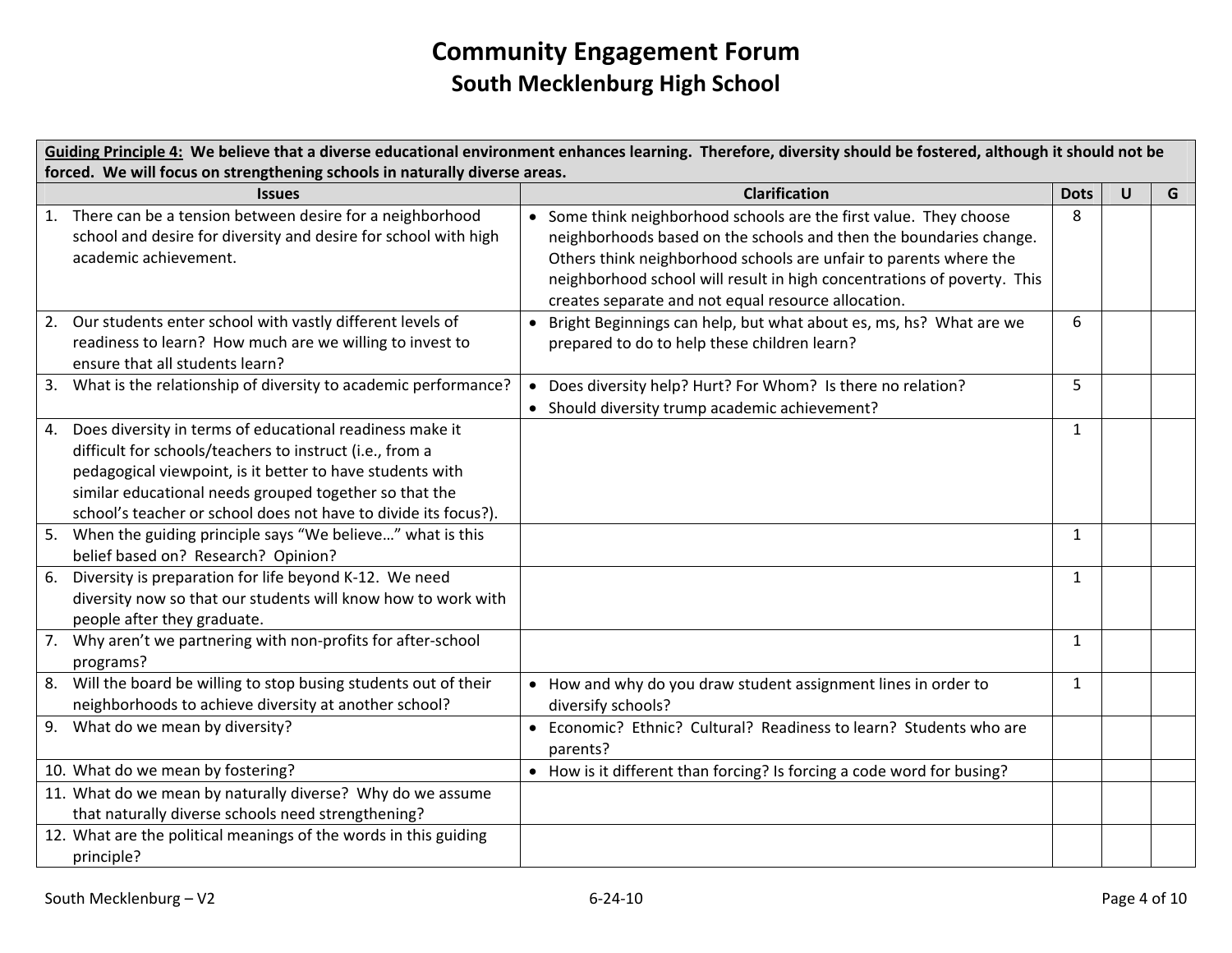| <b>Issues</b>                                                       | <b>Clarification</b>                                             | <b>Dots</b> |  |
|---------------------------------------------------------------------|------------------------------------------------------------------|-------------|--|
| 13. We need a clear, concise statement that says what it means.     |                                                                  |             |  |
| 14. All students need to have fair shot at choices for good schools |                                                                  |             |  |
| 15. What is role of magnets in promoting diversity?                 | Some see positive role. Others say that magnets have drained the |             |  |
|                                                                     | diversity from their neighborhood school (Rama Road).            |             |  |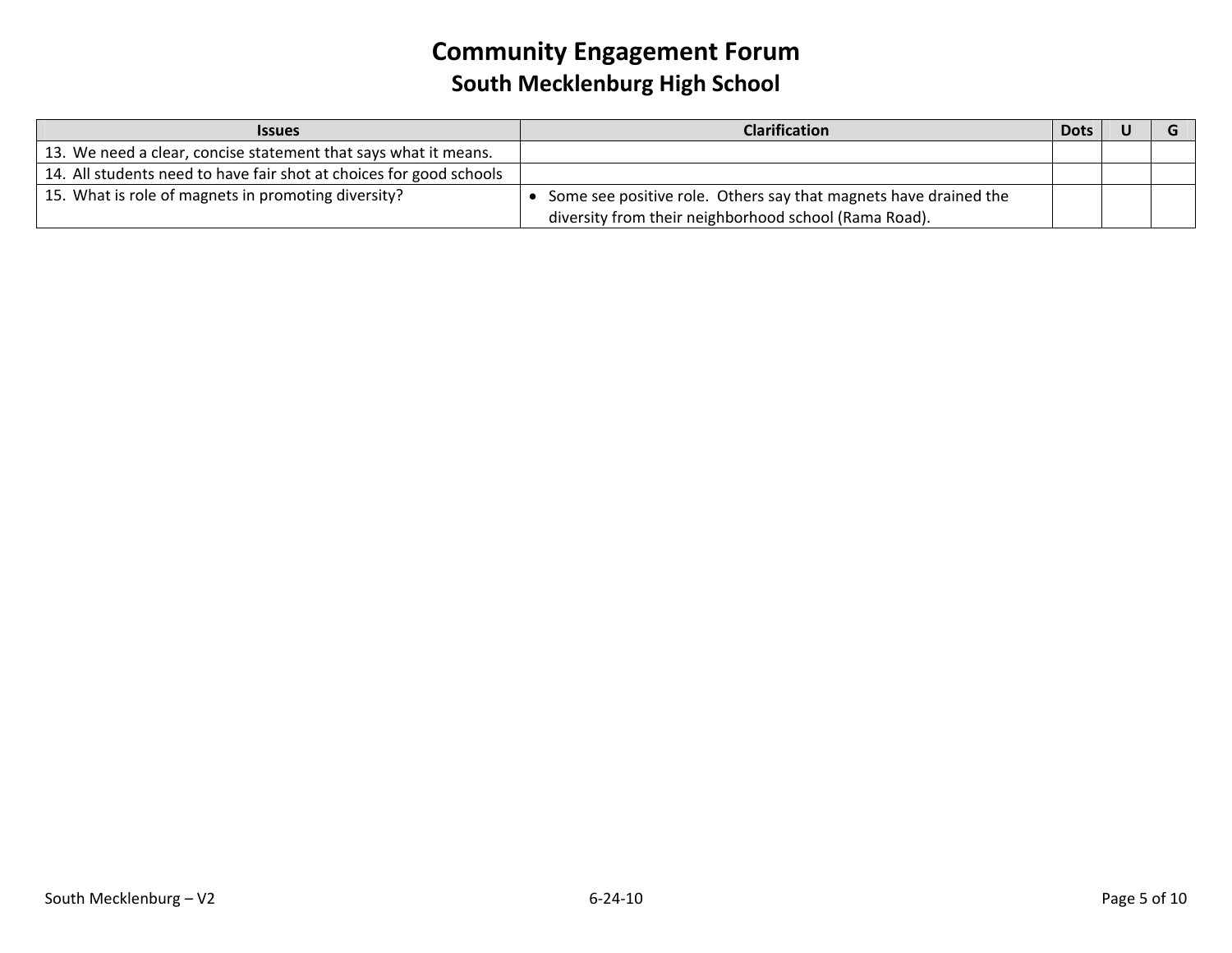Guiding Principle 5: Magnet programs should be strengthened. Magnet schools should offer academically distinct programs. Ineffective magnet programs should be eliminated, and additional strong magnet programs should be considered. Magnets should be strategically placed to make effective use of facilities and offer reasonable access to students from all parts of the county. Magnet programs should offer diverse learning environments. Consideration will be given to establishing prerequisites and/or merit-based admission to some magnets. Consideration will be given to establishing magnet zones; this would not allow a student to choose a magnet outside of his/her zone. The sibling guarantee should be maintained except for programs with merit-based admission.

| <b>Clarification</b>                                                   | S  | U            | G |
|------------------------------------------------------------------------|----|--------------|---|
| • Effective                                                            |    |              |   |
| • Strong                                                               |    |              |   |
| • Strengthen                                                           |    |              |   |
| • Magnets                                                              | H. |              |   |
| <b>Academically Distinct</b>                                           |    |              |   |
| Sibling Guarantee (definition changes from year to year)               |    |              |   |
| • Admissions requirements (varies from school to school)               |    |              |   |
| • Affects accessibility                                                |    |              |   |
| • Limited transportation creates the need to add programs in all zones |    |              |   |
| (embed magnets in home schools)                                        |    |              |   |
| • Reduction on students (due to shuttle stops)                         |    |              |   |
| • Members of certain communities are left out                          |    |              |   |
| • Creates need to add other programs for shuttle students (i.e. ASEP)  |    |              |   |
| • Creates need to plan for magnet students transition back to home     |    |              |   |
| schools                                                                |    |              |   |
| • Perceived as elitist                                                 |    |              |   |
| • Lacks support/commitment of district leaders                         |    |              |   |
| • Us vs. Them mentality (magnets vs. home school)                      |    |              |   |
| • Perceived as more costly                                             |    |              |   |
| • Viewed as taking funds from home school                              |    |              |   |
| • Magnets should be used to strengthen home schools                    |    |              |   |
| • Full participation should be required of all students                |    |              |   |
| • All should qualify (even siblings)                                   |    |              |   |
| • Change curriculum                                                    |    |              |   |
| • Includes diversity?                                                  |    |              |   |
| • Size matters                                                         | M  |              |   |
| • Is "academic" still important                                        |    |              |   |
| • Is TD distinct (since it's also offered in home schools)             |    |              |   |
|                                                                        |    | H.<br>н<br>м |   |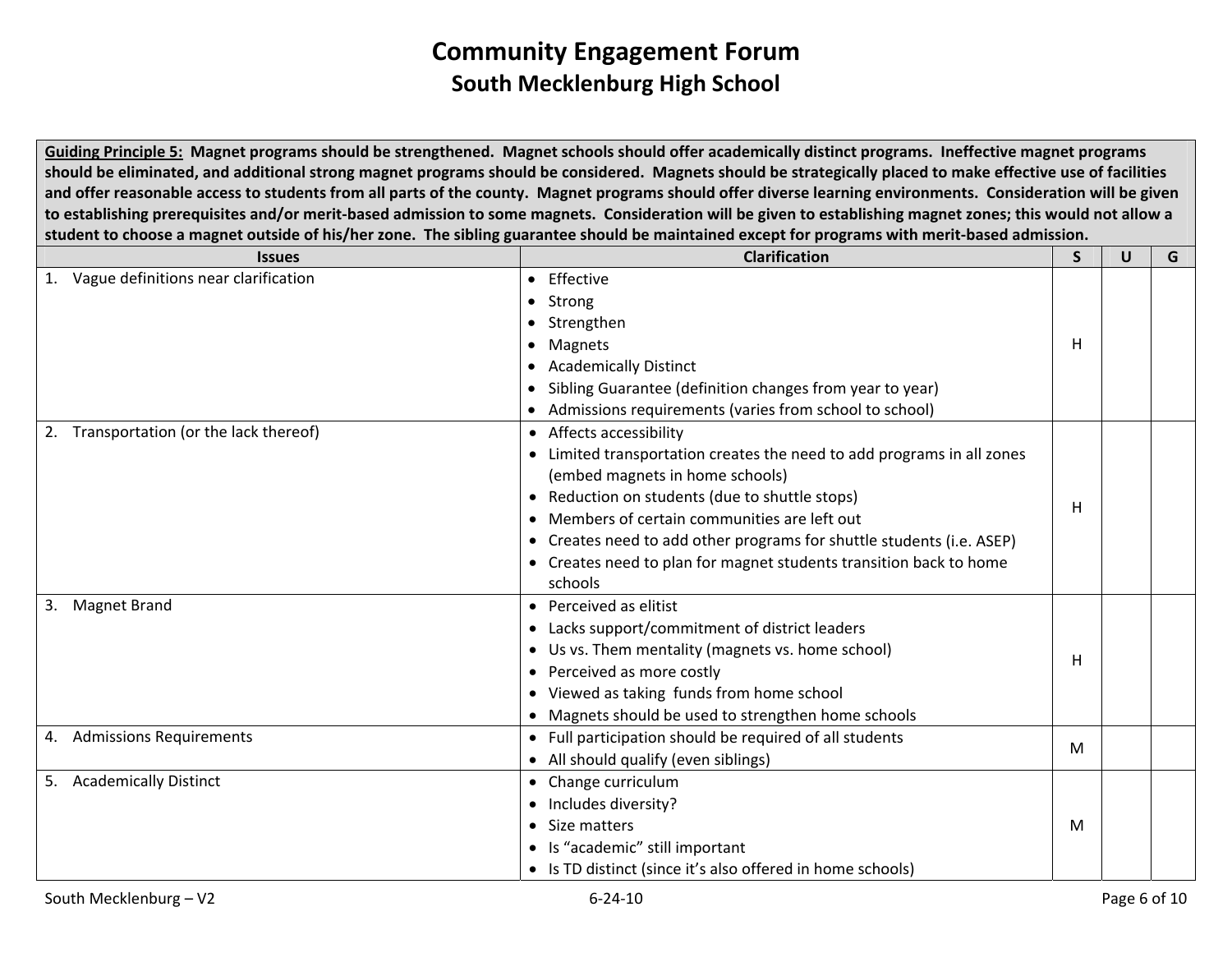| <b>Issues</b>                   | <b>Clarification</b>                                                    | <b>Dots</b> | U | G |
|---------------------------------|-------------------------------------------------------------------------|-------------|---|---|
| Diversity<br>6.                 | • Funding availability?                                                 |             |   |   |
|                                 | • Does not limit academic distinction                                   |             |   |   |
|                                 | • Having more may limit diversity (specifically if they are expanded in | M           |   |   |
|                                 | zones)                                                                  |             |   |   |
|                                 | $\bullet$ Is important                                                  |             |   |   |
| 7. Funding                      | • Lack of funding creates lack of stability                             | M           |   |   |
|                                 | • Consider "pay as you go" for those who can afford                     |             |   |   |
| 8. Enrollment                   | • Number of students appear to be expanding                             |             |   |   |
|                                 | • No partial magnets (full only)                                        |             |   |   |
| 9. Impact of Guiding Principals | • Created over five years ago, is it still relevant?                    |             |   |   |
| 10. Strengthen programs         | • How do we do it?                                                      |             |   |   |
|                                 | • High Schools in particular                                            |             |   |   |
|                                 | • Especially TD                                                         |             |   |   |
|                                 | • Add more programs (taking \$ into consideration)                      |             |   |   |
| 11. Lottery                     | • Effects access for students                                           |             |   |   |
| 12. Strategic Placement         | • Offset transportation                                                 |             |   |   |
|                                 | • Elementary especially                                                 |             |   |   |
|                                 | • Should be spread more equitably                                       |             |   |   |
| 13. Magnet Zones                | Limits access<br>$\bullet$                                              |             |   |   |
|                                 | Boundaries appear to be artificially drawn to accommodate certain       |             |   |   |
|                                 | groups                                                                  |             |   |   |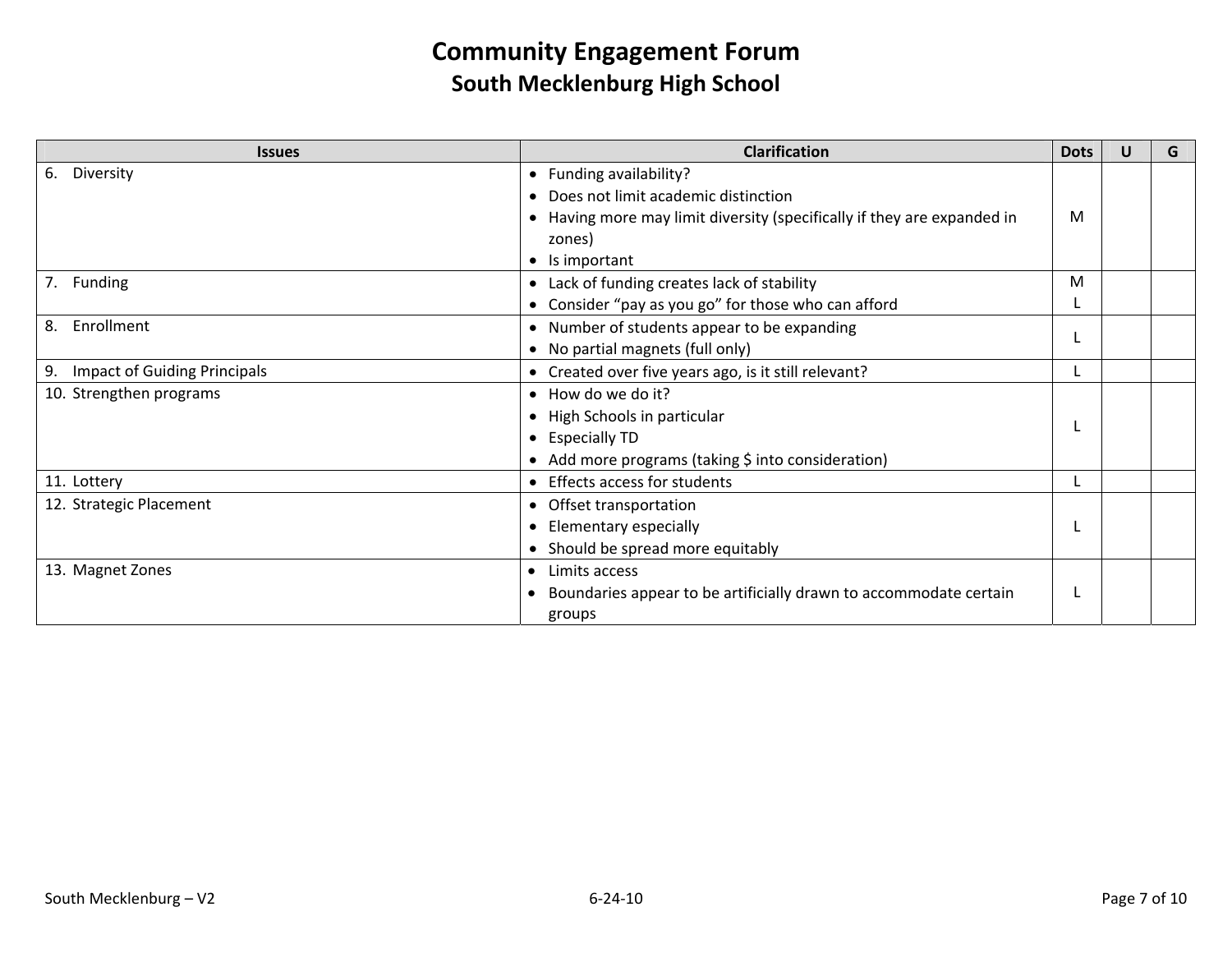Guiding Principle 6: The student assignment plan should be simplified. Relevant costs and benefits of the plan must be carefully weighed and costs should be reduced if at all possible. Transportation costs and travel time for students should be minimized. The sibling guarantee should be maintained. Consideration will be given to reducing the size of the non-magnet zones and eligibility for transportation. Because actual non-magnet choice options have been limited, consideration will be given to providing non-magnet choice only through No Child Left Behind (NCLB) and a staff-operated transfer process for open seats.

| <b>Issues</b>                                     | <b>Clarification</b>                                                       | $\mathbf{S}$ | U | G |
|---------------------------------------------------|----------------------------------------------------------------------------|--------------|---|---|
| Travel time & cost                                | Just want a school closer to home; maximize bus usage & efficiency; there  |              |   |   |
|                                                   | is an acceptable length of time for bus rides; communication between       |              |   |   |
|                                                   | transportation & parents breaking down; explore controlling costs          |              |   |   |
|                                                   | through use of bell schedules; NCLB and transportation implications        |              |   |   |
| Where are we? Where are we going?                 | Have we met our goals? Where are teaching and learning going?; status      |              |   |   |
|                                                   | of NCLB; gifted & talented students?; perception we are always playing     |              |   |   |
|                                                   | "catch-up;" be proactive                                                   |              |   |   |
| Role of student achievement in student assignment | Home schools v. "equal" schools; adequacy and safety of home school;       |              |   |   |
|                                                   | use achievement to guide process                                           |              |   |   |
| Sibling guarantee                                 | Clear guiding principle needed; entrance requirements should trump         |              |   |   |
|                                                   | guarantee; denies seats to others; consider program appropriateness for    |              |   |   |
|                                                   | sibs; whither grandfathering?                                              |              |   |   |
| Cost/benefit analysis                             | What was reason, expectation, cost, and outcome of major decisions?;       |              |   |   |
|                                                   | value received on investment; what were measurements used?; why new        |              |   |   |
|                                                   | initiatives now?; costs of regulation; small schools at Olympic and        |              |   |   |
|                                                   | Garinger?                                                                  |              |   |   |
| <b>Boundary lines that make sense</b>             | Alignment with school board representation; consider when as well as       |              |   |   |
|                                                   | where; reactionary v. proactive ; frequency of redraw; cap students at     |              |   |   |
|                                                   | home schools?; why are magnet schools located where they are?              |              |   |   |
| Fairness                                          | Perception of lack of fairness driven by apparent lack of consistency;     |              |   |   |
|                                                   | "there aren't really any guidelines;" resources: teachers, administration, |              |   |   |
|                                                   | not just supplies; transparency; transfer process; magnet eligibility;     |              |   |   |
|                                                   | transportation eligibility; consistent application of consistent policies; |              |   |   |
|                                                   | meet the needs of ALL children at EVERY school                             |              |   |   |
| Too much choice?                                  | Too many transportation options; devolved over time from original          |              |   |   |
|                                                   | choice plan, but too much may still exist                                  |              |   |   |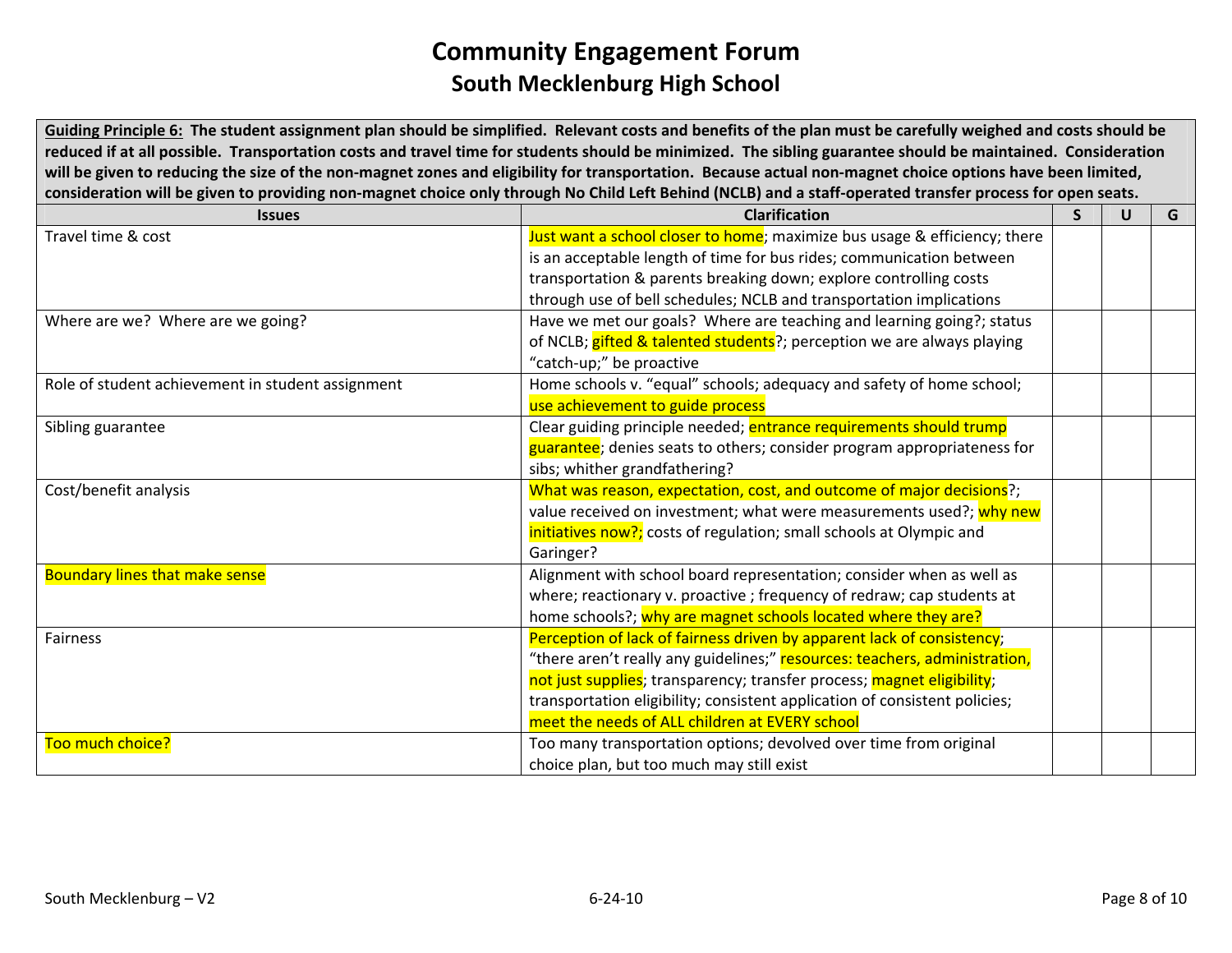| Guiding Principle 7: To the greatest extent possible, students with disabilities and students with limited English proficiency will be offered the same assignment |                                                                                                                                                                                                                                    |              |              |   |  |  |  |  |
|--------------------------------------------------------------------------------------------------------------------------------------------------------------------|------------------------------------------------------------------------------------------------------------------------------------------------------------------------------------------------------------------------------------|--------------|--------------|---|--|--|--|--|
| opportunities as those given to other students.                                                                                                                    |                                                                                                                                                                                                                                    |              |              |   |  |  |  |  |
| <b>Issues</b>                                                                                                                                                      | <b>Clarification</b>                                                                                                                                                                                                               | $\mathsf{S}$ | $\mathsf{U}$ | G |  |  |  |  |
| 1. Individualization-assignments need to be aligned with<br>individual needs                                                                                       | Not one size fits all<br>$\bullet$                                                                                                                                                                                                 | H            |              |   |  |  |  |  |
| 2. Differentiation (educating students at the individual level)                                                                                                    | High performing students need their needs met<br>Teacher effectiveness w/EC and LEP students<br>More training for teachers<br>Putting students in the appropriate class                                                            | H            |              |   |  |  |  |  |
| 3. Physical disabilities omitted from principle                                                                                                                    | EC students the focus-physical disabilities not focused on within<br>CMS.<br>• Need help when students are out of hospital                                                                                                         | н            |              |   |  |  |  |  |
| 4. Broad verbiage in the principal-needs to be more specific like<br>the others                                                                                    |                                                                                                                                                                                                                                    |              |              |   |  |  |  |  |
| 5. Foreign language teachers need to be sensitive to student<br>needs                                                                                              | • Teachers have higher expectations for second language learners. They<br>are harder on students who originate from the country of the<br>language class (i.e. Spanish teachers are harder on native Spanish<br>speaking students) |              |              |   |  |  |  |  |
| 6. Education omitted from principles                                                                                                                               |                                                                                                                                                                                                                                    |              |              |   |  |  |  |  |
| 7. Flexibility with grade assignments                                                                                                                              | Grade assignments-students should not be promoted when they are<br>$\bullet$<br>not ready<br>• Social promotion does not benefit students and classmates                                                                           |              |              |   |  |  |  |  |
| 8. Testing/assessments                                                                                                                                             | • Helps parents know what to do<br>Do we have the right assessments                                                                                                                                                                |              |              |   |  |  |  |  |
| 9. Need to identify students for EC if they aren't at grade level                                                                                                  | • Detrimental to the whole class                                                                                                                                                                                                   |              |              |   |  |  |  |  |
| 10. Class size                                                                                                                                                     | • Hard on teachers with EC students in their class especially schools<br>with larger EC populations<br>• Cutting assistants doesn't help                                                                                           |              |              |   |  |  |  |  |
| 11. Students in classes who don't speak the language                                                                                                               | Student progress suffers<br>$\bullet$<br>Assignments should be associated within needs and programs not<br>neighborhoods                                                                                                           |              |              |   |  |  |  |  |
| 12. Mixing students different language make the LEP students<br>learn English better                                                                               |                                                                                                                                                                                                                                    |              |              |   |  |  |  |  |